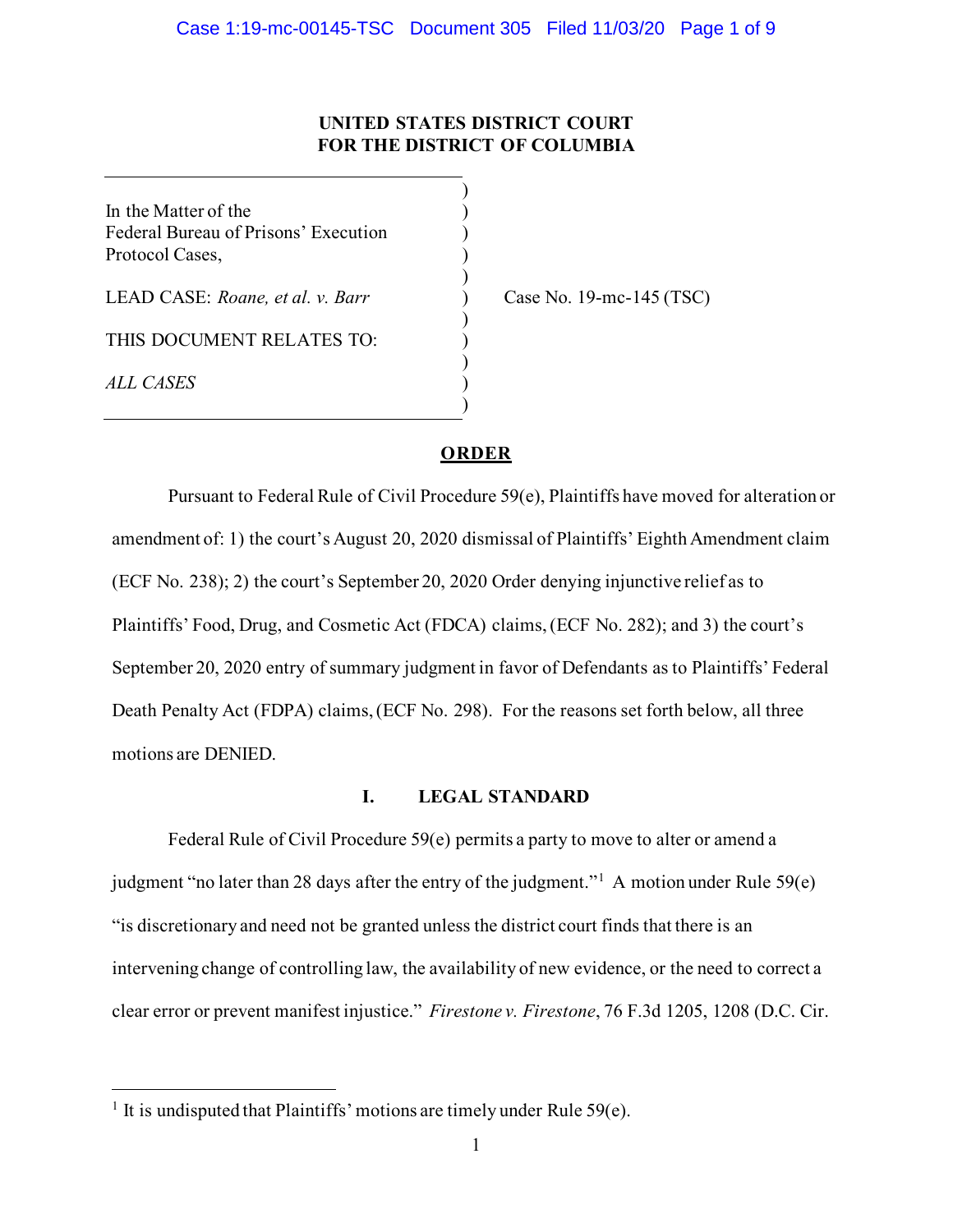#### Case 1:19-mc-00145-TSC Document 305 Filed 11/03/20 Page 2 of 9

1996) (internal quotation marks omitted); *see also Leidos, Inc. v. Hellenic Republic*, 881 F.3d 213, 217 (D.C. Cir. 2018) (same). However, such a motion "may not be used to relitigate old matters, or to raise arguments or present evidence that could have been raised prior to the entry of judgment." *Exxon Shipping Co. v. Baker*, 554 U.S. 471, 485 n.5 (2008).

## **II. EIGHTH AMENDMENT CLAIMS**

On August 20, 2020, this court entered partial final judgment in favor of Defendants as to Plaintiff's Eighth Amendment claim in Count II of their Amended Complaint. Based on the Supreme Court's reasoning in *Barr v. Lee*, the court found that "[s]o long as pentobarbital is widely used . . . no amount of new evidence will suffice to prove that the pain pentobarbital causes reaches unconstitutional levels." (ECF No. 193, Aug. 15 Order at 4 (discussing*Barr v. Lee*, 140 S. Ct. 2590 (2020) (per curiam)).) This conclusion was premised, in part, on the Supreme Court's observation that Plaintiffs' Eighth Amendment claim faced "an exceedingly high bar" given that single-dose pentobarbital "has become a mainstay of state executions . . . [h]as been used to carry out over 100 executions, without incident . . . [and h]as been repeatedly invoked by prisoners as a *less* painful and risky alternative to the lethal injection protocols of other jurisdictions." *Lee*, 140 S. Ct. at 2591; *see also id.* (citing *Bucklew v. Precythe*, 139 S. Ct. 1112, 1124 (2019)) ("This Court has yet to hold that a State's method of execution qualifies as cruel and unusual."). The court further concluded that even if it "found in favor of Plaintiffs on all alleged facts," including evidence that an inmate would be virtually certain to suffer the effects of flash pulmonary edema, "there would be no Eighth Amendment violation because the evidence of pain would not satisfy *Lee*'s high bar for an objectively intolerable risk of pain." (Aug. 15 Order at 3, 5.) Indeed, the Supreme Court considered most of the evidence Plaintiffs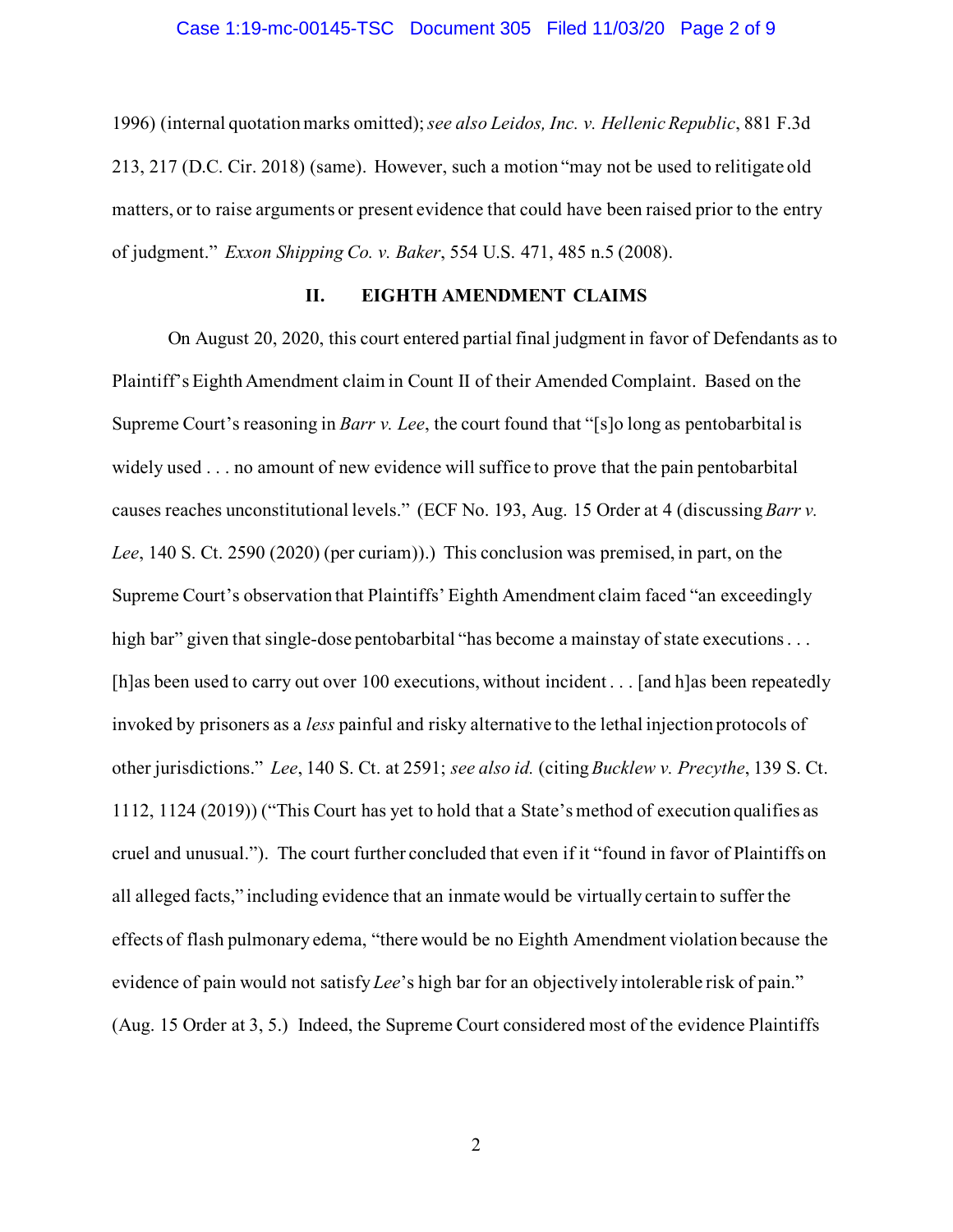#### Case 1:19-mc-00145-TSC Document 305 Filed 11/03/20 Page 3 of 9

presented and found no viable Eighth Amendment challenge to the use of single-dose pentobarbital. *See Lee*, 140 S. Ct. at 2591.

Plaintiffs offer no grounds that merit an alteration of the court's prior judgment. First, they contend that the court's judgment was a clear error predicated on "an overly broad reading of the Supreme Court's per curiam order in *Barr v. Lee* as foreclosing any Eighth Amendment challenge to the use of pentobarbital in lethal injection." (ECF No. 238 at 1). Plaintiffs also present new evidence from the September 22, 2020 execution of William LeCroy. The court addresses each in turn.

#### **A. Clear Error**

Plaintiffs seek to relitigate at least two arguments that the court has already considered and rejected, and the court finds no clear error in its previous analysis. For instance, Plaintiffs argue that "the Supreme Court raised th[e] bar substantially for the [] plaintiffs in *Lee* because they sought what it deemed '*last-minute intervention* by a Federal Court.'" (*Id.* at 8 (emphasis supplied by Plaintiffs) (noting also that *Lee* "is best understood to hold only that a plaintiff's expert declarations, when contested by the government's own experts, are insufficient to make the heightened showing to justify last-minute relief").) But after considering a similar argument presented by former Plaintiff Keith Nelson, the court determined that the timing of the injunctive relief sought in *Lee* was "neither dispositive nor weighty." (*See* Aug. 15 Order at 4.) Plaintiffs here present nothing which changes that conclusion.

Relatedly, Plaintiffs also contend that the Supreme Court considered the Eighth Amendment claim in *Lee* on a motion for a preliminary injunction, and therefore this court is not precluded from finding that Plaintiffs have nonetheless adequately stated a claim for relief. But, again, the court already considered and rejected that argument: "[i]t is true that the standards for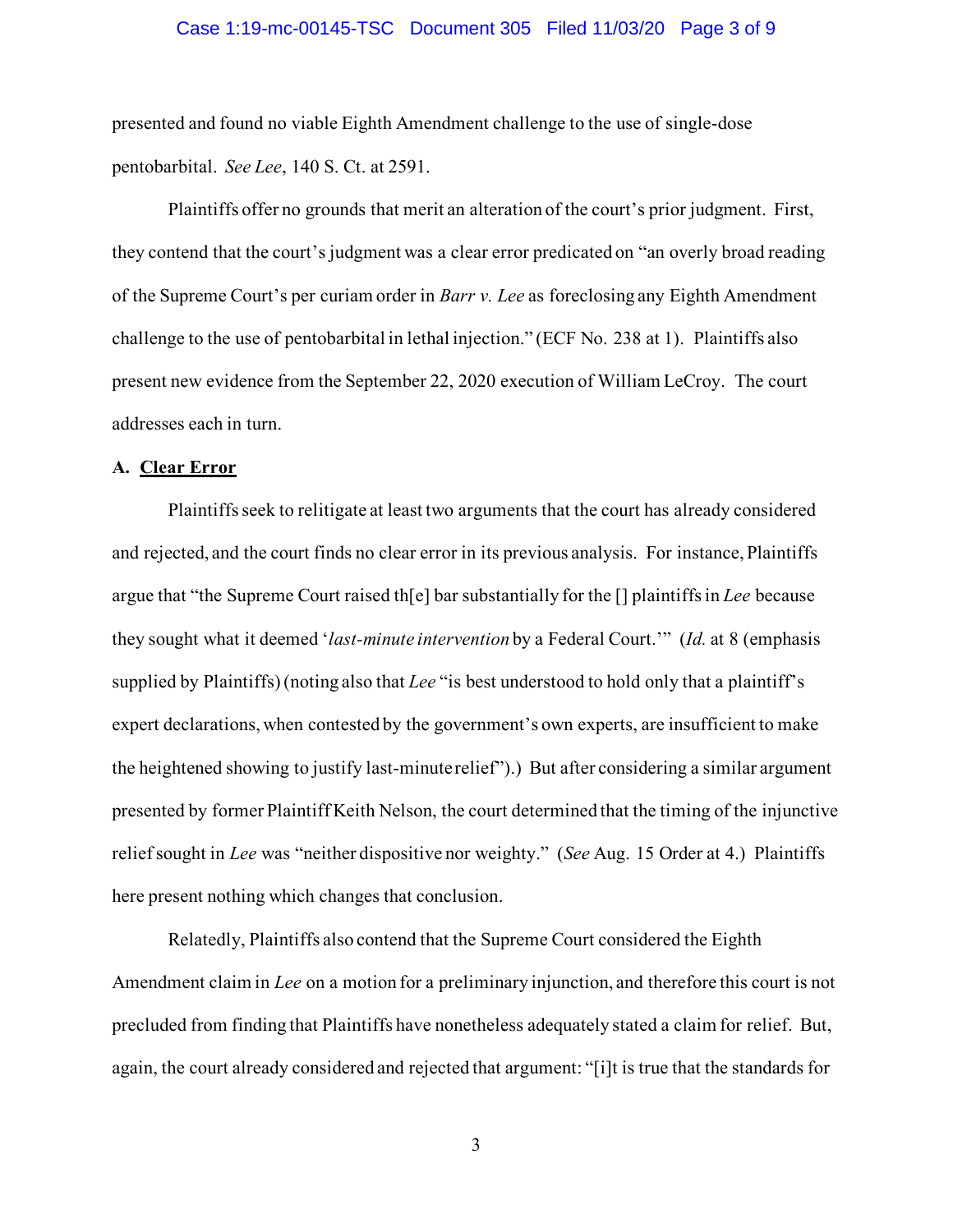#### Case 1:19-mc-00145-TSC Document 305 Filed 11/03/20 Page 4 of 9

a motion to dismiss and a preliminary injunction are distinct, but that does not mean this court can ignore *Lee*'s general language regarding the Eighth Amendment standard." (*Id.* at 4–5.)

Finally, Plaintiffs argue that this court's assessment of *Lee* cannot be squared with the D.C. Circuit's August 25, 2020 denial of former Plaintiff Keith Nelson's motion for a stay pending appeal of the judgment at issue. In Plaintiffs' view, "[i]f the D.C. Circuit shared this Court's broad reading of *Lee*, it could have denied Nelson a stay with no analysis whatsoever." (ECF No. 238 at 9 (discussing *In re Bureau of Prisons' Execution Protocol Cases*, No. 20-5252, at \*4 (D.C. Cir. Sept. 10, 2020)).) But, as the Circuit noted, it did not consider the merits of this court's dismissal of Count II, but rather whether Nelson would have been irreparably harmed absent a stay pending appeal. *In re Execution Protocol Cases*, No. 20-5252, at \*4. Accordingly, the court finds nothing in the D.C. Circuit's decision on the Nelson appeal to cause it to reconsider its interpretation of *Lee*.

## **B. New Evidence**

Plaintiffs also argue that newly submitted evidence from the LeCroy execution calls into question the court's dismissal of Plaintiffs' Eighth Amendment claim. In their view, the new evidence and other intervening events "have hopelessly discredited the Government's 'competing evidence' that motivated the ruling in *Lee*." (ECF No. 293 at 2.) The court disagrees.

As an initial matter, as Plaintiffs acknowledge, the court does not weigh factual evidence on a motion to dismiss. (*Id.* at 1.) Furthermore, the court did not dismiss the Eighth Amendment claim because of "competing" evidence. In fact, it credited Plaintiffs' evidence before concluding that there was no Eighth Amendment violation. Assuming Plaintiffs are correct that LeCroy suffered from flash pulmonary edema while still conscious, that fact does not alter the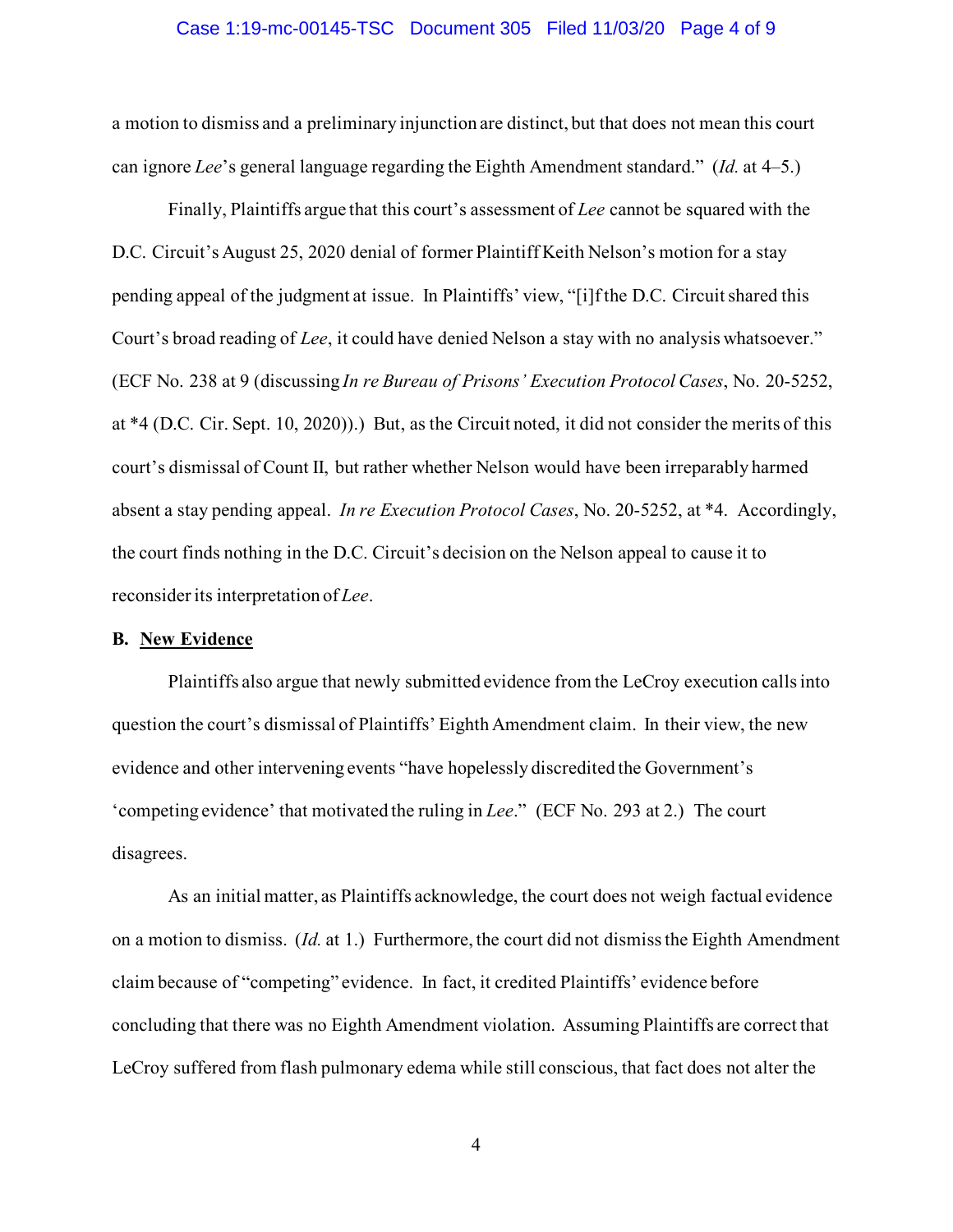## Case 1:19-mc-00145-TSC Document 305 Filed 11/03/20 Page 5 of 9

court's conclusion that such new evidence will not suffice to show that the pain pentobarbital causes reaches unconstitutional levelsso long as pentobarbital is widely used. (*See* Aug. 15 Order at 4 (citing *Lee*, 140 S. Ct. 2590).) Evidence from the LeCroy execution simply adds another data point in support of an argument the Supreme Court has already rejected as insufficient to state a viable Eighth Amendment claim.

The court has not identified a "clear error" in its reasoning, or newly discovered evidence, which merits an alteration or amendment of the judgment dismissing Count II of the Amended Complaint.

#### **III. FDCA CLAIMS**

Plaintiffs next ask the court to reconsider its judgment denying injunctive relief on their FDCA claims. In its September 20 Memorandum Opinion, the court found that the government's use of pentobarbital that was not prescribed, and did not meet other FDCA requirements, constituted agency action contrary to law in violation of the Administrative Procedure Act. The court concluded, however, that Plaintiffs were not entitled to injunctive relief because they had failed to show irreparable harm arising from the statutory violation.

Plaintiffs now argue that the evidence from the LeCroy execution now clears this hurdle. But they ignore key language from the court's September 20 Opinion: "Assuming the BOP finds a doctor to write prescription, Plaintiffs will still be executed using pentobarbital. Thus, the prescription requirement does not in and of itself ensure that Plaintiffs will [] be protected from flash pulmonary edema during their executions." (ECF No. 261, Sept. 20 Mem. Op. at 36.) Plaintiffs have not presented any legal authority that undermines this conclusion.

The court also explained in its September 20 Opinion that "while [it] continues to be concerned at the possibility that inmates will suffer excruciating pain during their executions,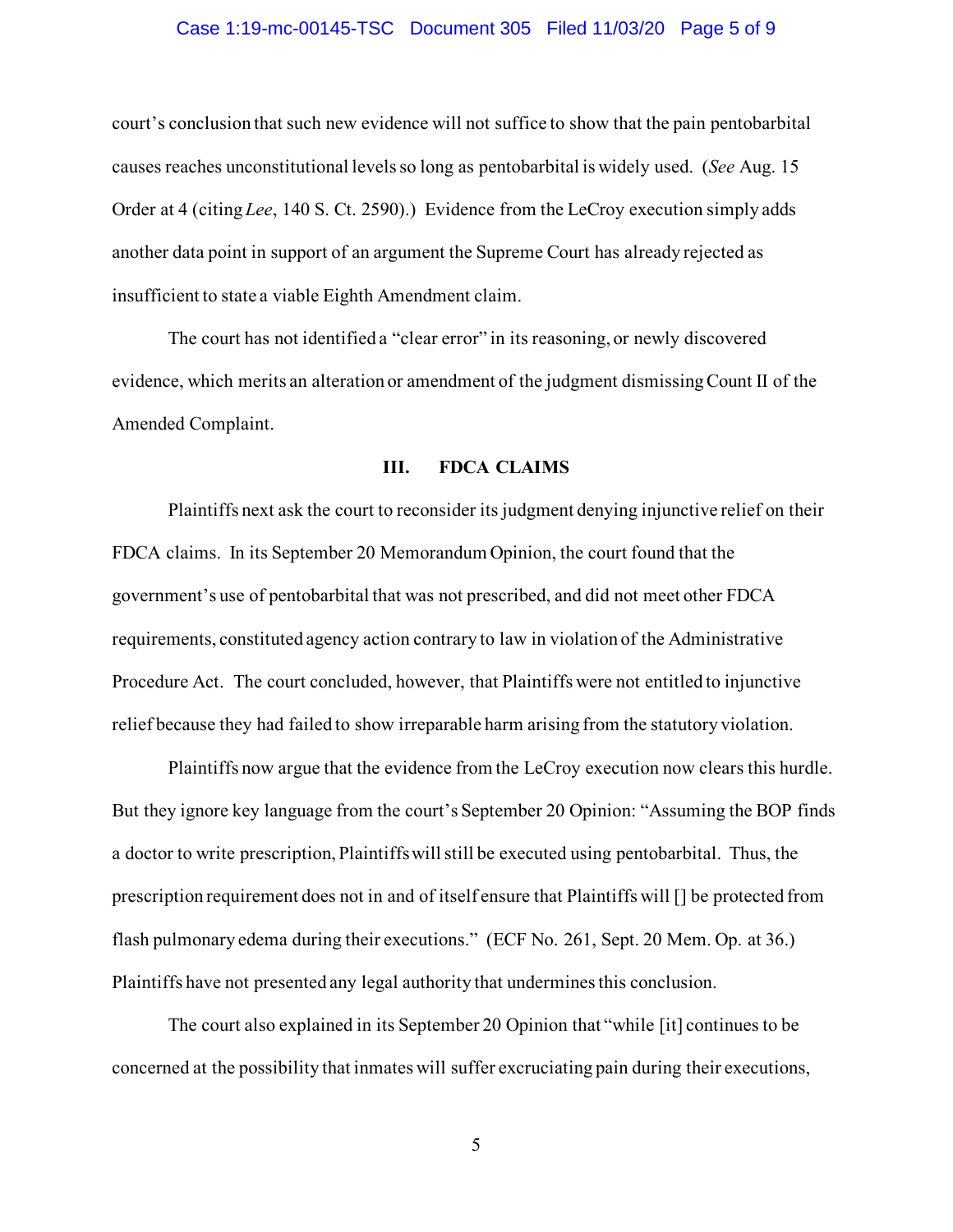## Case 1:19-mc-00145-TSC Document 305 Filed 11/03/20 Page 6 of 9

Plaintiffs have not established that flash pulmonary edema is 'certain' or even 'likely' to occur before an inmate is rendered insensate." (*Id.*) Plaintiffs' new evidence does not change this finding.

Plaintiffs point to three unsworn accounts of LeCroy's execution indicating that LeCroy's "torso began to jerk and contract uncontrollably," (ECF No. 282-1, Hale Account at 1); that "[h]is eyelids grew heavy while his midsection began to heave uncontrollably," (ECF No. 282-2, Tarm AP Article at 1); and that "[h]is stomach started going up and down intensely" and "[h]is mouth quivered as he was gasping for air," (ECF No. 282-3, Kudisch Local News Article at 2). Defendants present other unsworn statements contradicting these accounts. (*See* ECF No. 291-1, Trigg Local News Article at 2; ECF No. 291-2, Desk Local News Article at 1.) None of these accounts causes the court to change its ruling. [2](#page-5-0)

Defendants also submitted a sworn declaration from Eric Williams, Warden of the Federal Correctional Institution at Greenville, Illinois, who attended LeCroy's execution. (*See* ECF No. 291-5, Williams Decl.) Williams recounts that "[s]hortly after the lethal injection substances were administered, I heard LeCroy take a deep breath. Subsequently he snored loudly one time . . . [T] he rise and fall of his abdomen was very apparent. It did not appear to me, however, that LeCroy was experiencing discomfort, or that he was struggling for air." (*Id.*  $\P\P$  7–8.)

<span id="page-5-0"></span> $<sup>2</sup>$  Plaintiffs also supply supplemental declarations from Dr. Gail Van Norman and Dr. Mark</sup> Edgar, both of whom agree that the accounts presented by Plaintiffsindicate that LeCroy suffered from flash pulmonary edema while insensate. (*See* ECF No. 282-4; ECF No. 282-5.) Defendants' experts submit supplemental declarations refuting these conclusions. (*See* ECF No. 291-3; ECF No. 291-4.) The court has already considered the testimony of these experts, and, while their analysis considers the "new evidence", their conclusions remain the same.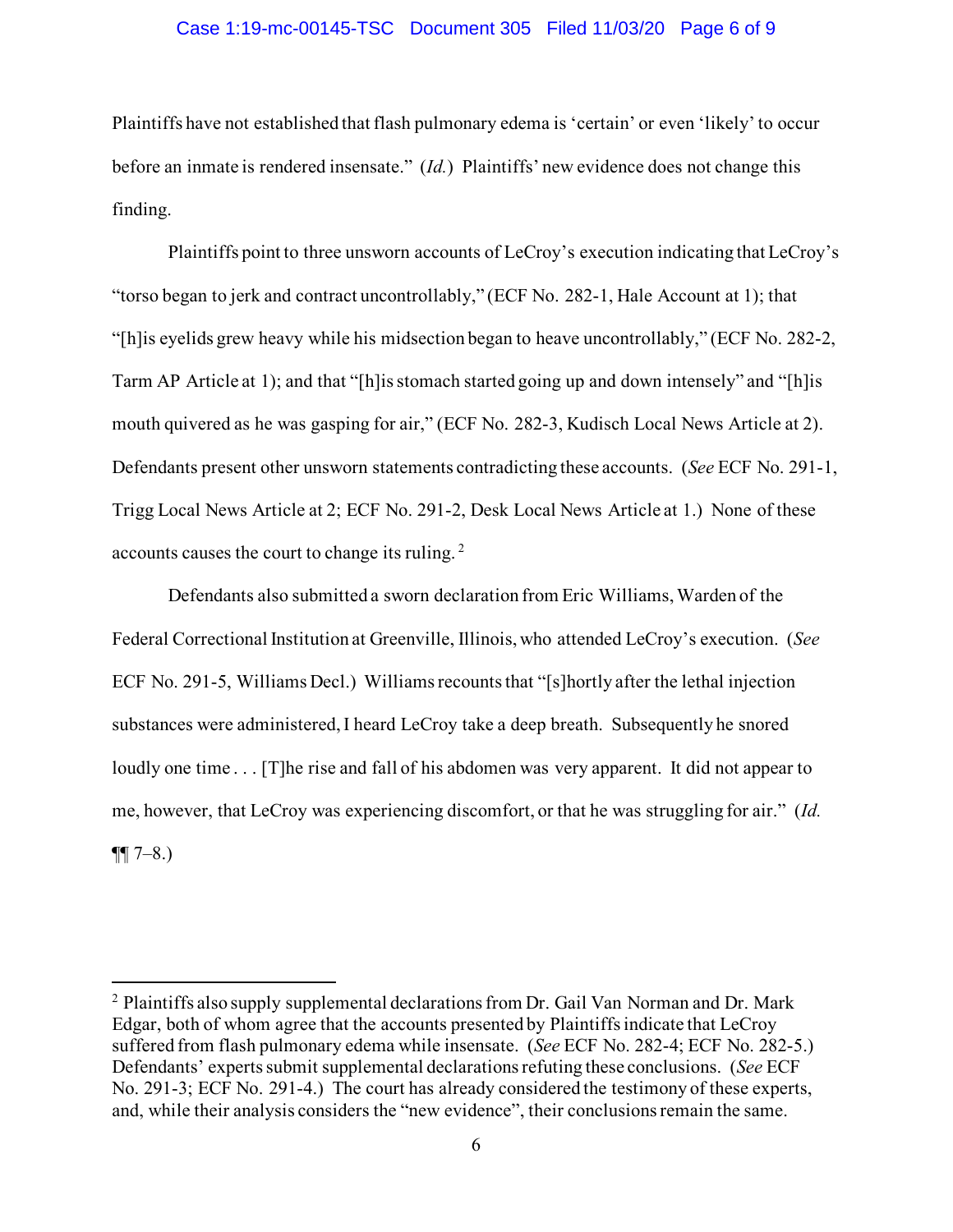## Case 1:19-mc-00145-TSC Document 305 Filed 11/03/20 Page 7 of 9

Even assuming Plaintiffs' new evidence establishesthat LeCroy suffered the effects of flash pulmonary edema while still conscious, such evidence only confirms that the onset of flash pulmonary edema is possible upon the administration of pentobarbital. But as the court has already explained, given Supreme Court precedent, that is not enough to warrant injunctive relief. (*See* Sept. 20 Mem. Op. at 36.) Plaintiffs would need to supply evidence that casts doubt on the more than 100 executions carried out using pentobarbital and which refutes data upon which the Supreme Court has relied in finding that pentobarbital will not cause an unconstitutional level of pain. The evidence presented here falls far short.

The Supreme Court has made its position clear. Pentobarbital "has become a mainstay of state executions," *Lee*, 140 S. Ct. at 2591; "[h]as been used to carry out over 100 executions, without incident," *id.*; does not carry the risks of "drowning, suffocating, and being burned alive from the inside out, " *Zagorski v. Parker*, 139 S. Ct. 11 (2018) (Sotomayor, J., dissenting); and "is widely conceded to be able to render a person fully insensate," *id.* at 11–12. The court is constrained by these findings and, particularly given the history of this case, finds nothing new which warrants injunctive relief.

#### **IV. FDPA Claims**

Finally, Plaintiffs ask the court to reconsider its conclusion that Defendants are entitled to summary judgment as to the FDPA claims in Count V of the Amended Complaint. In that count, Plaintiffs alleged that the 2019 Protocol violates § 3596(a) of the FDPA, which requires that a federal execution be carried out "in the manner prescribed by the law of the State in which the sentence is imposed," 18 U.S.C. § 3596(a). In support of their argument, Plaintiffs identified several state laws which, in their view, conflicted with the 2019 Protocol.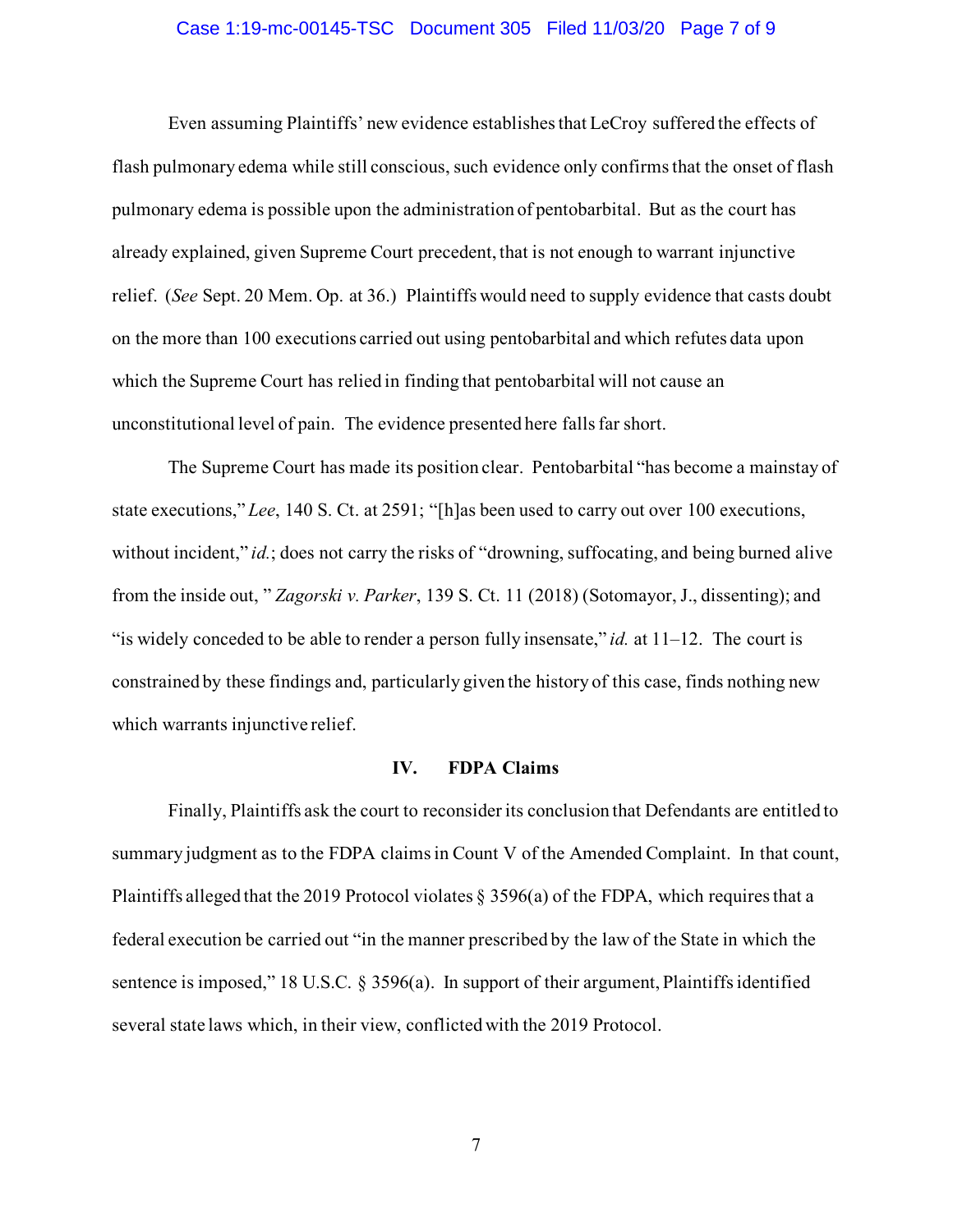## Case 1:19-mc-00145-TSC Document 305 Filed 11/03/20 Page 8 of 9

In its September 20 Opinion, the court found that while the Bureau of Prisons was required to adhere to execution protocols in state statutes and regulations, Defendants were entitled to summary judgment as to the alleged discrepancies between the 2019 Protocol and state laws. In particular, the court found that the 2019 Protocol did not conflict with a Georgia law requiring the presence of two physicians at an execution given Defendants' stated intention to comply with that provision. The court also found no conflict between the 2019 Protocol and a Texas law setting forth execution scheduling restrictions because the only Plaintiff to whom that provision applied had not requested that his execution be scheduled in accordance with that law.

Plaintiffs contend that the court's conclusions are premised on an "error of law." (ECF No. 298 at 1.) They argue that: 1) Defendants' stated intention to adhere to relevant state law is insufficient to warrant judgment in Defendants' favor as to Count V, and 2) the court's rationale has been undermined by the circumstances of LeCroy's execution on September 22, 2020. (*Id.*)

Even if the court agreed that Defendants had violated the FDPA, Plaintiffs have not shown how they are irreparably harmed by the alleged state law violations. The court has already noted its skepticism that the Bureau of Prisons' denial of a request to be executed after 6 p.m. in accordance with Texas law "would constitute irreparable harm." (Sept. 20 Mem. Op. at  $31.$  $31.$ <sup>3</sup> Similarly, the court does not see how a plaintiff would be irreparably harmed by the presence of only one physician at the execution to certify that death has superseded, especially since that certification is made well after the inmate has been rendered insensate.

In any event, the court is not convinced that the evidence Plaintiffs proffer supports a finding that Defendants have run afoul of the FDPA. Plaintiffs point to several news articles in

<span id="page-7-0"></span><sup>&</sup>lt;sup>3</sup> It is for this reason that the court also will deny Plaintiffs' request to "alter its judgment to" clarify" that the ruling regarding the alleged violation of Article 43.14(a) of Texas's Code of Criminal Procedure applies only to Plaintiff Vialva. (*See* ECF No. 298 at 7.)